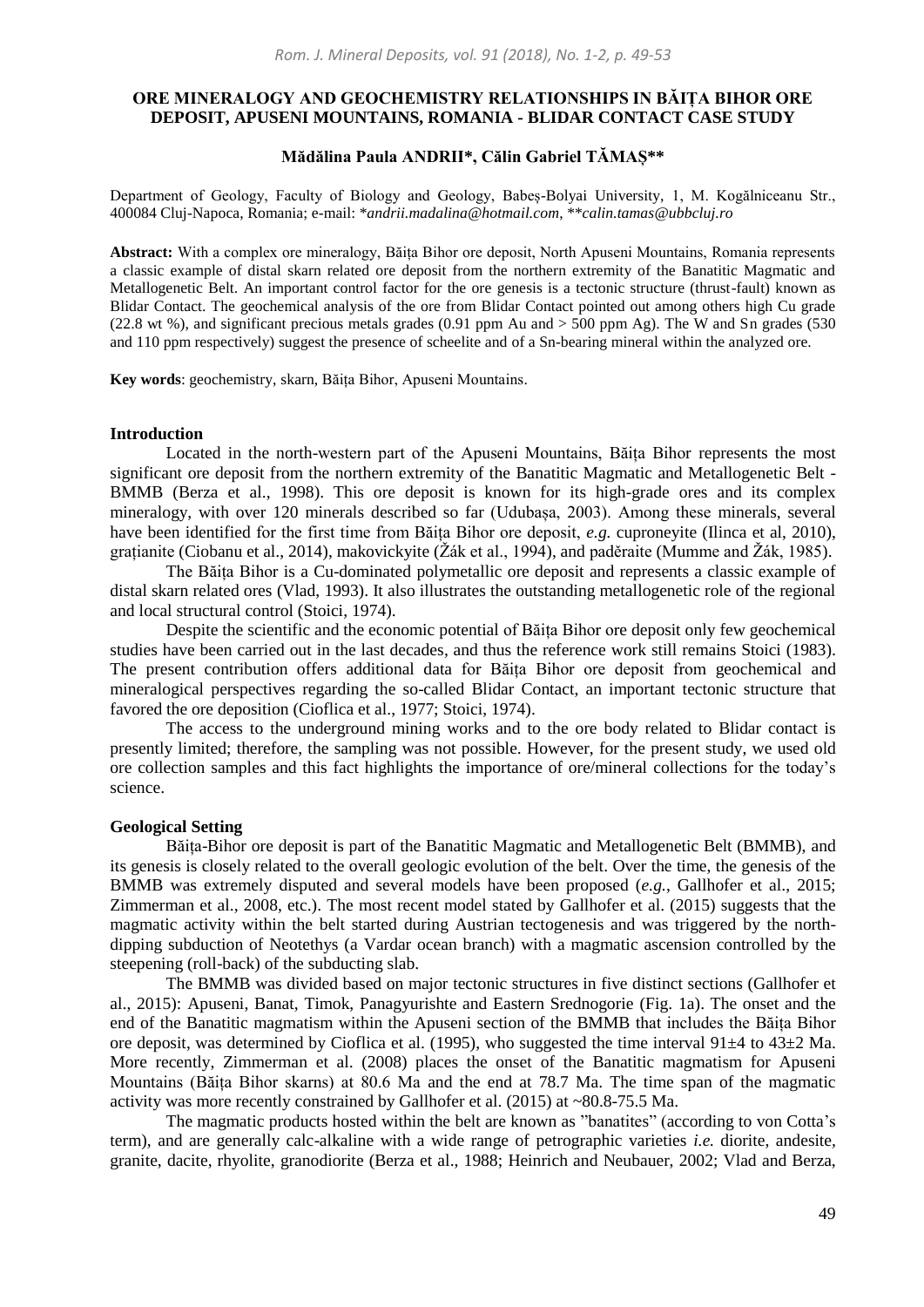2003; Gallhofer et al., 2015; etc). However, Gallhofer et al. (2015) highlights the presence within the Apuseni section of the Banatitic belt, of high-K calc-alkaline rocks, with a dominant dacite-rhyolite petrographical range. Berza et al. (1998) mentioned for the North Apuseni, the presence of acid volcanism accompanied by granodiorite-granite pluton.

Beside the productive high-K calc-alkaline magmatism materialized through a deep-seated granite to granodiorite-diorite batholith accompanied by several dykes with a composition ranging from basic to intermediate (Stoicovici and Selegean, 1970), the structural control was the main factor that contributed to the genesis of the ores from Băița Bihor. The regional and local structural setting with thrust planes (*i.e.* Blidar Contact), fractures and faults intersections controlled the upwelling of the mineralizing fluids within the Băița Bihor perimeter. The dominant carbonatic rocks of the nappe system represented another control (lithological) that allowed the distal skarn and related polymetallic ore bodies formation.

## **Local Geology**

The geological structure of the Băița-Bihor area is composed of a nappe system formed mainly during pre-Gossau tectogenesis (Fig. 1b). In lower position are located Jurassic-Lower Cretaceous detritic and calcareous formations that belong to the Bihor Unit, which is thrusted along the Blidar Contact by Triassic sedimentary rocks (limestones, dolomites and sandstones) of the Codru Unit (Stoici, 1983). These sedimentary units are covered by the Arieșeni nappe, which is composed of Permian (early Carboniferous?)-Lower Triassic detritic series (Stoici, 1983).

The Laramian (Upper Cretaceous) magmatism from Băița-Bihor area triggered thermal and metasomatic changes within the sedimentary rock pile and led to the development around the magmatic body of an aureole of contact metamorphism developed up to 1.5 km distance away of the batholith (Cioflica et al., 1974). Hornfels, calcic marbles and several types of skarns (*i.e*. calcic, magnesium, and calco-magnesium) and associated ore bodies were formed closely dependent on the structural peculiarities of the perimeter. One of the most important tectonic structure that facilitated the ore deposition is represented by the so-called Blidar Contact (thrust-fault) that follows a NW-SE direction and has a dip of 45-50º SW (Cioflica et al., 1971). The ore body along Blidar Contact has a tabular morphology measuring over 600 m in length and 5-15 m in width (Cioflica et al, 1971). Furthermore, the ore deposited on Blidar contact has a west to east lateral zonation, *i.e. i*) Mo (-Bi, Cu, W) deep-proximal zone; *ii*) Cu (-Bi, W) median zone, and *iii*) Pb-Zn distal zone (Stoici, 1974).



**Fig. 1.** Regional and local geological setting: a) simplified delineation of the Banatitic Magmatic and Metallogenetic Belt (BMMB) sections (Vlad, 2011; adapted after Vlad and Berza, 2003); b) simplified geological cross-section through Băița Bihor ore deposit (Stoici, 1974).

#### **Materials and methods**

Due to the unsafe passage through the underground mining works that give access to the Blidar Contact ore body, the studied material consists of several ore samples collected by Professor Ioan Mârza in 1971 and presently preserved in "Valeriu Lucca" Ore Deposit Collection, Department of Geology, Babeş-Bolyai University, Cluj-Napoca.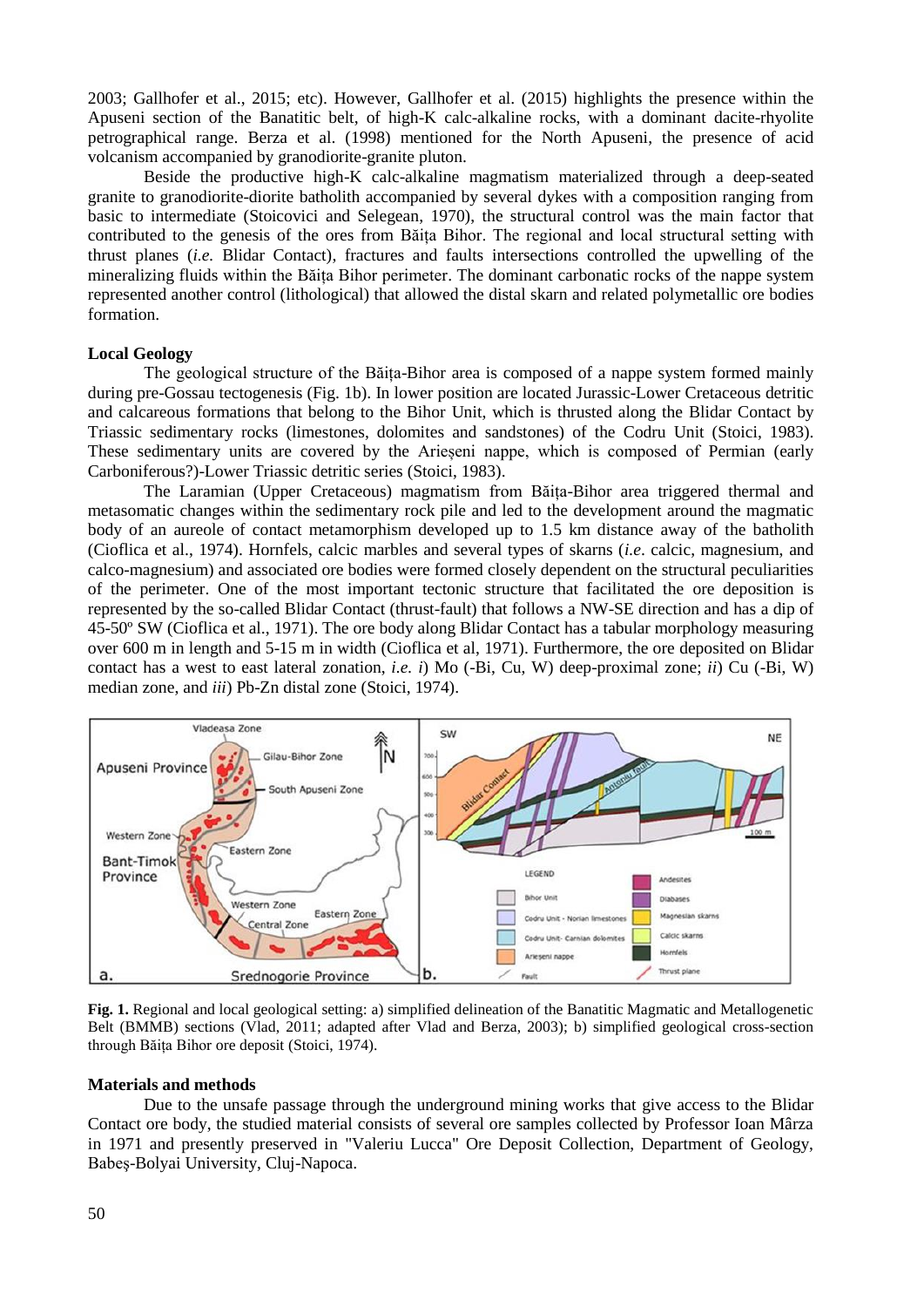The macroscopic observations allowed to select a representative sample for the bulk composition of the ore. The sample dimensions are  $23x16$  cm and it is bornite rich. A slice from this sample (Fig. 2) was selected for multi-elemental geochemical analyses.



**Fig. 2.** Slice of the ore sample from Blidar Contact ore body used for geochemical analyses. Bornite (dark purple) is the main ore mineral and is associated to wollastonite (white).

The multi-elemental geochemical characterization of the ore was carried out within ALS Romania, Roșia Montana Geochemistry facility. The concentrations of 49 chemical elements in the ore were measured including Ag, Au, Bi, Cd, Cu, Fe, Mn, Pb, S, Se, Sn, Te, W, and Zn.

The gold grade was measured by fire assay and ICP-AES and the detection limit has a range between  $0.005$  and 10 ppm. Ag was analyzed by HF-HNO<sub>3</sub>-HClO<sub>4</sub> digestion with HCl leach, ICP-AES finish and the concentrations interval ranging between 1-1500 ppm. The Cu assay was carried out with four acid digestion and ICP finish, the detection limits ranging from 0.001 to 40 %. These analyses were combined with a four acid and ICP-AES method, and Bi, Cd, Fe, Mn, S, Sn, Zn, Pb, Te, Se, W, etc. were tracked. The detection range for each element mentioned is, *i.e*. Bi, 0.01-10,000 ppm; Cd, 0.02-1,000 ppm; Fe, 0.01-50 %; Mn, 5-100,000 ppm; S, 0.01-10 %; Sn, 0.2-500 ppm; Zn, 2-10,000 ppm; Pb, 0.5- 10,000 ppm; Te, 0.05-500 ppm; Se, 1-1,000 ppm; and W, 0.1-10,000 ppm.

## **Results and Discussions**

The geochemical analyses aimed to point out the presence of certain metallic elements and their grade. Significant results were obtained for several metallic elements presented in Table 1 by combining the analytical methods mentioned above. The concentration of two metals presented in Table 1, *i.e.* Bi and Sn, exceeds the upper detection limit of the analytical methods. However, the abundance of  $Bi$  ( $>1$ ) wt %), and the high grade Sn was certified for the analyzed ore sample.

| Element |  | Ag  | Au  | Bi     |     | Cu  | Fe    | Mn          | Pb   |     | <b>Se</b> | Sn  | $\mathbf{r}$ | $\mathbf{W}$ | Zn   |
|---------|--|-----|-----|--------|-----|-----|-------|-------------|------|-----|-----------|-----|--------------|--------------|------|
|         |  | ppm | ppm | $wt\%$ | ppm | wt% | wt%   | wt%         | wt%  | wt% | ppm       | ppm | ppm          | ppm          | wt%  |
| `ontent |  | 530 | 191 |        |     |     | ن د ب | <u>0.16</u> | 0.29 | .85 | .10       | 500 |              | 530          | 0.69 |

**Table 1.** The main chemical components in the ore deposit from Blidar Contact, Băița Bihor ore deposit.

The geochemistry results (Table 1) indicate the polymetallic character of the ore. Copper grade is extremely elevated (over 22 wt %) and it is accompanied by less economically attractive Pb and Zn grades. The precious metals are well represented with significant Au and Ag grades, *i.e*. about 1 ppm and 530 ppm respectively. The couple W-Sn has also high grades with over 500 ppm for each element. Te, Se and Cd also show high concentrations that precisely reflect the mineralogy of the ore.

Recent mineralogical results on similar ore samples from Blidar Contact (Andrii and Tămaș, 2015 and 2017) obtained by optical microscopy, SEM-EDS semi-quantitative chemical data and backscattered electrons images presently allow to correlate at least in part the geochemical results to the mineralogy of the ore. The above-mentioned authors confirmed the copper-rich character of the Blidar Contact ore body with bornite as main Cu-bearing mineral, which shows partial replacement by several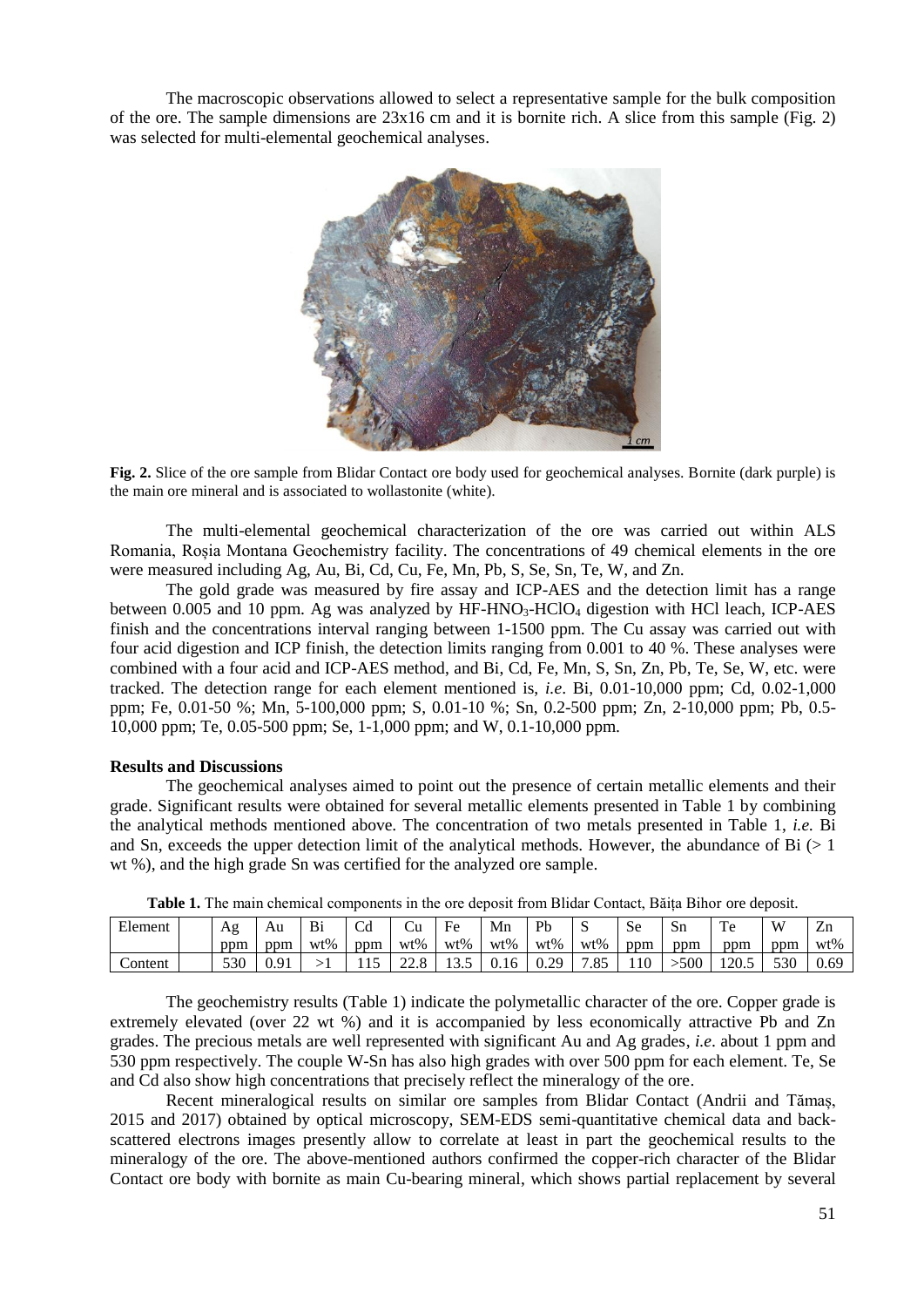secondary Cu-sulfides, *i.e*. digenite, chalcocite and covellite, and is accompanied by chalcopyrite, sphalerite, hessite, electrum, wittichenite, and kesterite.

According to the above mentioned results, the abundance of Cu bearing sulfides, *e.g.* digenite, chalcopyrite, and especially bornite is responsible for high Cu grade and in part (*i.e*. bornite and chalcopyrite) for Fe grade. Wittichenite was identified for the first time in Băița Bihor ore deposit by Giușcă (1941) from the Blidar Contact area, and was confirmed by SEM-EDS data by Andrii and Tămaș (2017). The presence of wittichenite and other related Bi-bearing minerals could explain the high-bismuth grade (over 1 wt %; Table 1).

According to the available mineralogical data, *e.g*. Andrii and Tămaș (2015 and 2017), the main source of silver seems to be hessite. The presence of native gold in the ore from Blidar Contact, reported recently by Andrii and Tămaș (2015) is also confirmed by the Au bulk grade (0.91 ppm, Table 1). Hessite seems to be the most important source of Te as well. However, one cannot exclude the possible occurrence of other Te-bearing minerals, which were previously described from Băita Bihor, *e.g*. cervelleite (Cook and Ciobanu, 2003), tetradymite (Cook et al., 2002), joseite-A (Cioflica and Lupulescu, 1995), and for this reason Băița Bihor is an ore deposit with a dominant Bi(-Te) trace signature (Harris et al., 2013).

The high Se grade could be related to Se-bearing minerals or to minerals that host Se impurities. It is worth to be mentioned that naumannite (Ag<sub>2</sub>Se) and clausthalite (PbSe) have been mentioned by Cook et al. (2002) from Băița Bihor ore deposit. Pekoite (PbCuBi<sub>11</sub>(S, Se)<sub>18</sub>) and friedrichite  $(Pb_5Cu_5Bi_7(S,Se)_{18})$  that can incorporate small amounts of Se have been also described from Blidar Contact by Shimizu et al. (1998).

The Zn grade in the analyzed ore (Table 1) is certainly related to sphalerite that was described from similar samples by Andrii and Tămaș (2015 and 2017). Sphalerite can accommodate significant quantities of impurities, *e.g*. Fe, Mn, Cd, etc (Cook et al., 2009). It seems that Mn and Cd from the analyzed ore (Table 1) are related to sphalerite. Another Mn-bearing mineral was recently described from Băița Bihor, *i.e*. grațianite (Ciobanu et al., 2014), but this mineral was not identified so far in the studied samples. The Pb grade (Table 1) is likely linked to the presence of galena within the ore.

The geochemical data (Table 1) indicate high W and Sn grades. The occurrence of kesterite (Andrii and Tămaș, 2017) correlates with the high Sn grade, while W should correlate with a W-bearing mineral. It is worth to mention that scheelite (CaWO<sub>4</sub>) has been described from Blidar Contact by Superceanu (1956) and seems to be the likely candidate for the significant W grade in the analyzed sample.

## **Conclusions**

The present work brings new geochemical data regarding the so-called Blidar Contact ore body from Băița Bihor. These new data validate the polymetallic character of the ore (Cu, Au, Ag, Bi, Sn, W) and allow to propose some possible correlations among these data and the already published mineralogical data. While for most of the analyzed chemical elements it was possible to tight up a connection mineralogy-geochemistry based on recent mineralogical investigation on similar samples, *i.e*. Cu, Bi, Ag, Te, Sn, etc., for W and Se the connection is inferred based on broader mineralogical data reported earlier (*e.g*. Superceanu, 1956; Shimizu et al., 1998; Cook et al., 2002).

#### **References**

- Andrii M.P., Tămaș C.G. (2015) Mineralizații cuprifere în zăcământul Băița Bihor, Munții Apuseni studii mineralogice comparative. In: Bucur I.I. et al. (eds.) - Sesiunea științifică anuală "Ion Popescu Voitești", Cluj-Napoca, 4 decembrie 2015, p. 1-4
- Andrii M.P., Tămaș C.G. (2017) Preliminary Mineralogical Data on Bi- and Sn-minerals from Băița Bihor Ore Deposit, North Apuseni Mountains, Romania. Sesiunea Științifică "I.P. Voitești" 2017, 15 decembrie, 2017, Departamentul de Geologie, Universitatea Babeș-Bolyai, p. 1-8
- Berza T., Constantinescu E., Vlad Ș.N. (1998) Upper Cretaceous Magmatic Series and Associated Mineralisation in the Carpathian - Balkan Orogen. Resource geology, vol. 48, no. 4, p. 291–306.
- Ciobanu C.L., Brugger J., Cook N.J., Mills S.J., Elliot P., Damian G., Damian F. (2014) Gratianite, MnBi2S4, a new mineral from the Bǎiţa Bihor skarn, Romania. American Mineralogist, 99(5-6), p. 1163-1170.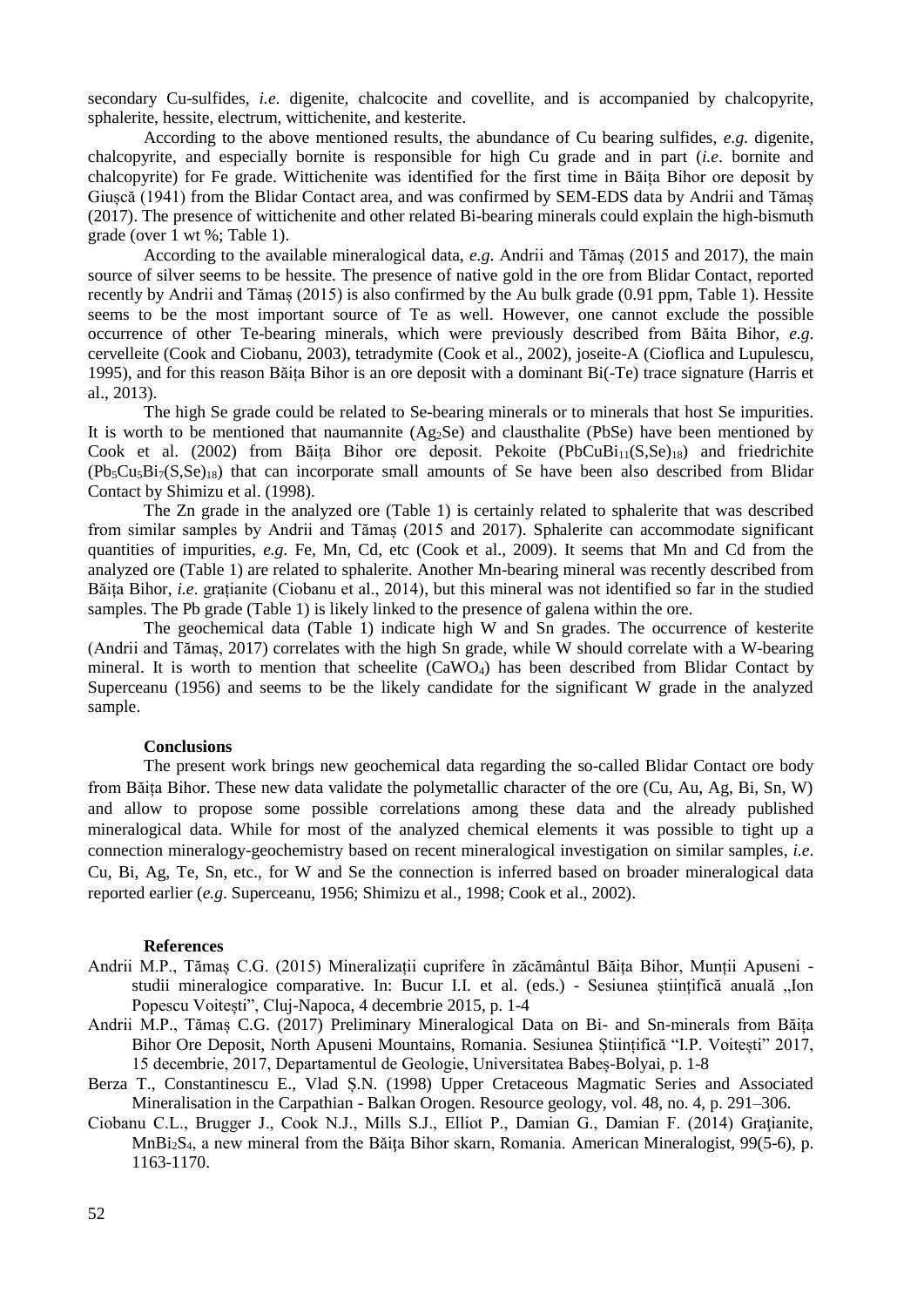- Cioflica G., Vlad Ș., Stoici S. (1971) Repartition de la mineralization dans le skarn de Băița Bihorlui. Revue Romaine de Geol, Geoph.,Geogr., Seie Geologie, 15, p. 43-58.
- Cioflica G., Vlad Ș., Iosif V., Panican A. (1974) Metamorfismul termic și metasomatic al formațiunilor paleozoice din unitatea de Arieșeni de la Băița Bihorului. St. cerc. geol., geofiz., geogr., Seria geologie, 19, p. 43-68.
- Cioflica G., Vlad Ș., Volanschi E., Stoici S. (1977) Skarnele magneziene cu mineralizațiile asociate de la Băița Bihorului. St. cerc. geol., geofiz., geogr., Geologie, 22, p. 39-57.
- Cioflica G., Jude R., Lupulescu M. (1995) Petrometalogenetic models in the areas with the end Maastrcthian-Paleocene granitoid intrusions of Romania. Studia Univ. BabeșBolyai, Geologia (Petrometalogeny) 40/1, Cluj-Napoca, p. 41-54.
- Cioflica G., Lupulescu M. (1995) New data on joseite-A from Baita Bihor Mine (Bihor Mountains, Romania). Romanian Journal of Mineralogy 77, Suppl. 1, p. 12-13.
- Cook N.J., Ciobanu C.L., Bogdanov K. (2002) Trace mineralogy of the Upper Cretaceous Banatitic Magmatic and Metallogenetic Belt, SE Europe. 11th IAGOD Symp. Geocongress. CD vol. of ext. Abstr, Geol. Surv. Namibia.
- Cook N., Ciobanu C. (2003) Cervelleite, Ag4TeS, from three localities in Romania, substitution of Cu, and the occurrence of the associated phase, Ag<sub>2</sub>Cu<sub>2</sub>TeS. Neues Jahrbuch für Mineralogie -Monatshefte. 7, p. 321-326.
- Cook N.J., Ciobanu C.L., Pring A., Skinner W., Shimizu M., Danyushevsky L., Saini-Eidukat B., Melcher F. (2009) Trace and minor elements in sphalerite: a LA-ICPMS study. Geoch. Cosmoch. Acta, 73, p. 4761-4791.
- Gallhofer D., Quadt A., Peytcheva I., Schmid, S., Heinrich C. (2015) Tectonic, magmatic and metallogenic evolution of the Late Cretaceous Arc in the Carpathian - Balkan orogen. Tectonics, 34, 1813–1836.
- Giuscă., D. (1941) Note préliminaire sur la minéralisation des gisements de contact de Băita Bihorului. Mem. Sect. Stiint. Acad. Roum. ser. II, XVI/6, p. 681-693.
- Harris C., Pettke T., Heinrich C.A., Rosu E., Woodland S., Fry B. (2013) Tethyan mantle metasomatism creates subduction geochemical signatures in non-arc Cu–Au–Te mineralizing magmas, Apuseni Mountains (Romania). Earth and Planetary Science Letters, 366, p. 122-136.
- Heinrich A., Neubauer F. (2002) Cu Au Pb Zn Ag metallogeny of the Alpine Balkan Carpathian – Dinaride geodynamic province. Mineralium Deposita. 37, p. 6-7.
- Ilinca G., Makovicky E., Topa D., Zagler G. (2010) Cuproneyite,  $Cu_7Pb_{27}Bi_{25}S_{68}$ , a new mineral from Băita Bihor, Romania. Canadian Mineralogist, 50, p. 353-370.
- Mumme W.G., Žák L. (1985) Paderaite, Cu<sub>5.9</sub>Ag<sub>1.3</sub>Pb<sub>1.6</sub>Bi<sub>11.2</sub>S<sub>22</sub>, a new mineral of the cuprobismutitehodrushite group. Neues Jahrb. Mineral. Monatsh', p. 557 -567.
- Shimizu M., Kato A., Cioflica G., Lupulescu M., Shimizu M. (1998) Friedrichite from Băița Bihor, Romania. Canadian Mineralogist 36, p. 861-868.
- Stoici D.S. (1974) Studiul geologic şi petrografic al bazinului superior al Crişului Negru Băiţa Bihor cu privire specială asupra mineralizației de bor și a skarnelor magneziene. Inst. Geol. Geofiz., Stud. tehn. econ., Ser. I, Min.-Petr., 7, 198 p.
- Stoici D.S. (1983) Districtul metalogenetic Băita Bihorului: cercetări geologice și miniere. Editura Academiei Republicii Socialiste România, București, 189 p.
- Stoicovici E., Selegean I. (1970) Considerațiuni la cunoașterea magmatismului banatitic din Munții Bihorului. Studia Univesitatis Babe-Bolyai, Seria Geologia, vol. 15/2, p. 3-15.
- Superceanu C. (1956) Noi apariții de scheelit în zăcămintele de conact din provincia geochimică a banatitelor. Rev. min., p. 4-5.
- Udubașa G. (2003) Outstanding mineral occurrences in Romania: what's new? Acta Mineralogica-Petrographica, Abstract Series 1, 106 p.
- Vlad Ş.N. (1993) Geologia resurselor minerale. Curs universitar. Partea I: Zăcăminte metalifere şi nemetalifere. Universitatea Ecologică, București, 90 p.
- Vlad Ș.N. (2011) Perspective targeting CuAuMo porphyries of Romanian Carpathians: blind porphyry mineralization and its variable distal expression as vein and skarns. Cent. Eur. J. Geosci, 3(3), p. 318-335.
- Vlad Ș.N., Berza T. (2003) Banatitic magmatic and metallogenetic belt: metallogeny of the Romanian Carpathians segment. Studia Universitatis Babes-Bolyai, Geologia, XLVIII, 1, p. 113-122.